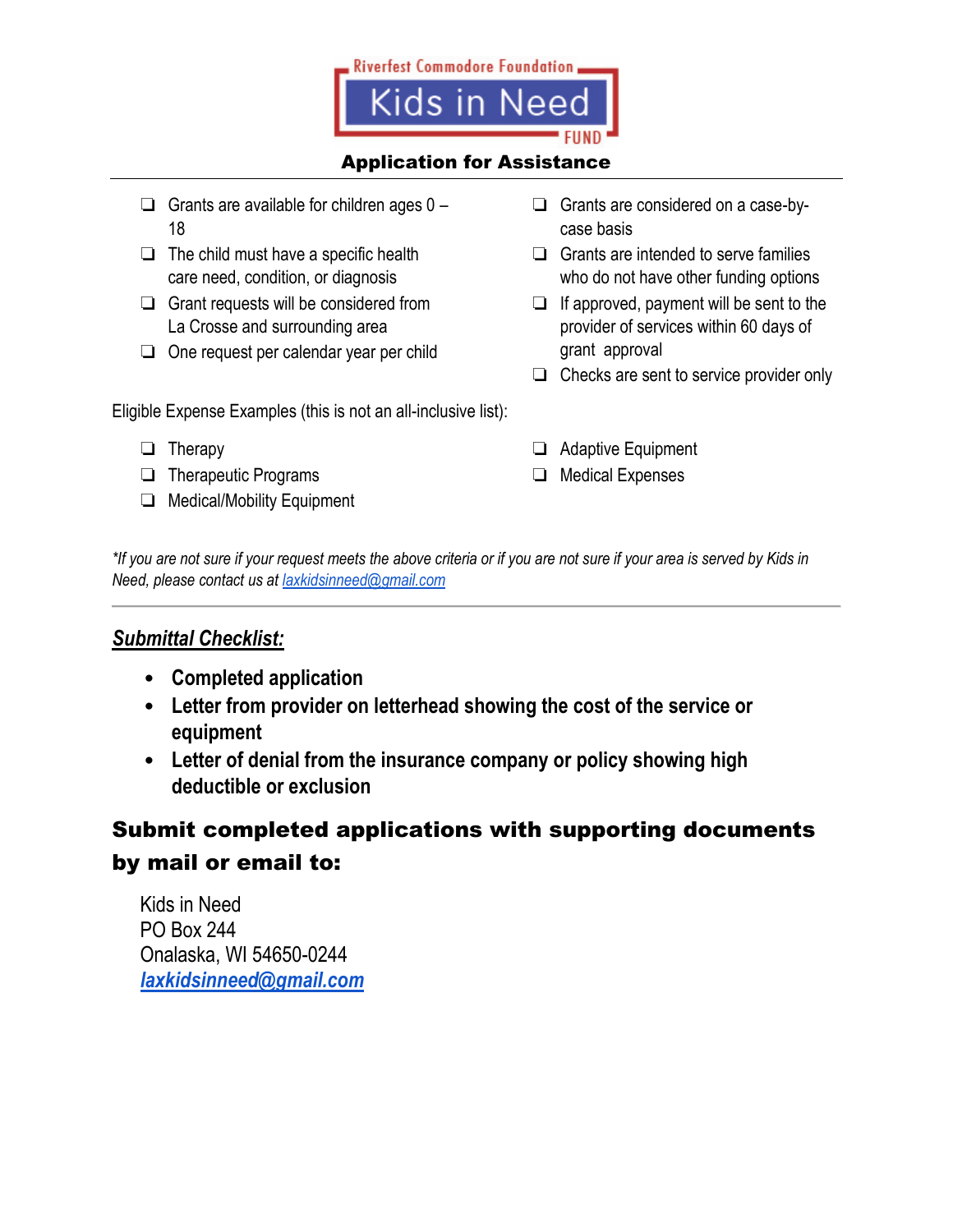

### **CHILD INFORMATION**

| Last Name         | <b>First Name</b> |
|-------------------|-------------------|
| <b>DOB</b><br>Age |                   |

#### **MEDICAL INFORMATION**

| Child's Clinical<br>Diagnosis: |                                                                  |
|--------------------------------|------------------------------------------------------------------|
| Physician's name and<br>clinic |                                                                  |
| Age at Diagnosis:              | History of Illness or Diagnosis: (attach another page if needed) |

#### **FAMILY INFORMATION**

Guardian #1 Address Zip Home Phone Cell Phone Cell Phone Email Guardian #2 Address Zip Home Phone \_\_\_\_\_\_\_\_\_\_\_\_\_\_\_\_\_\_\_\_\_Cell Phone \_\_\_\_\_\_\_\_\_\_\_\_\_\_\_\_\_\_\_\_\_\_\_\_\_\_Email \_\_\_\_\_\_\_\_\_\_\_\_\_\_\_\_\_\_\_\_\_\_\_\_\_\_\_\_\_\_\_\_\_\_\_